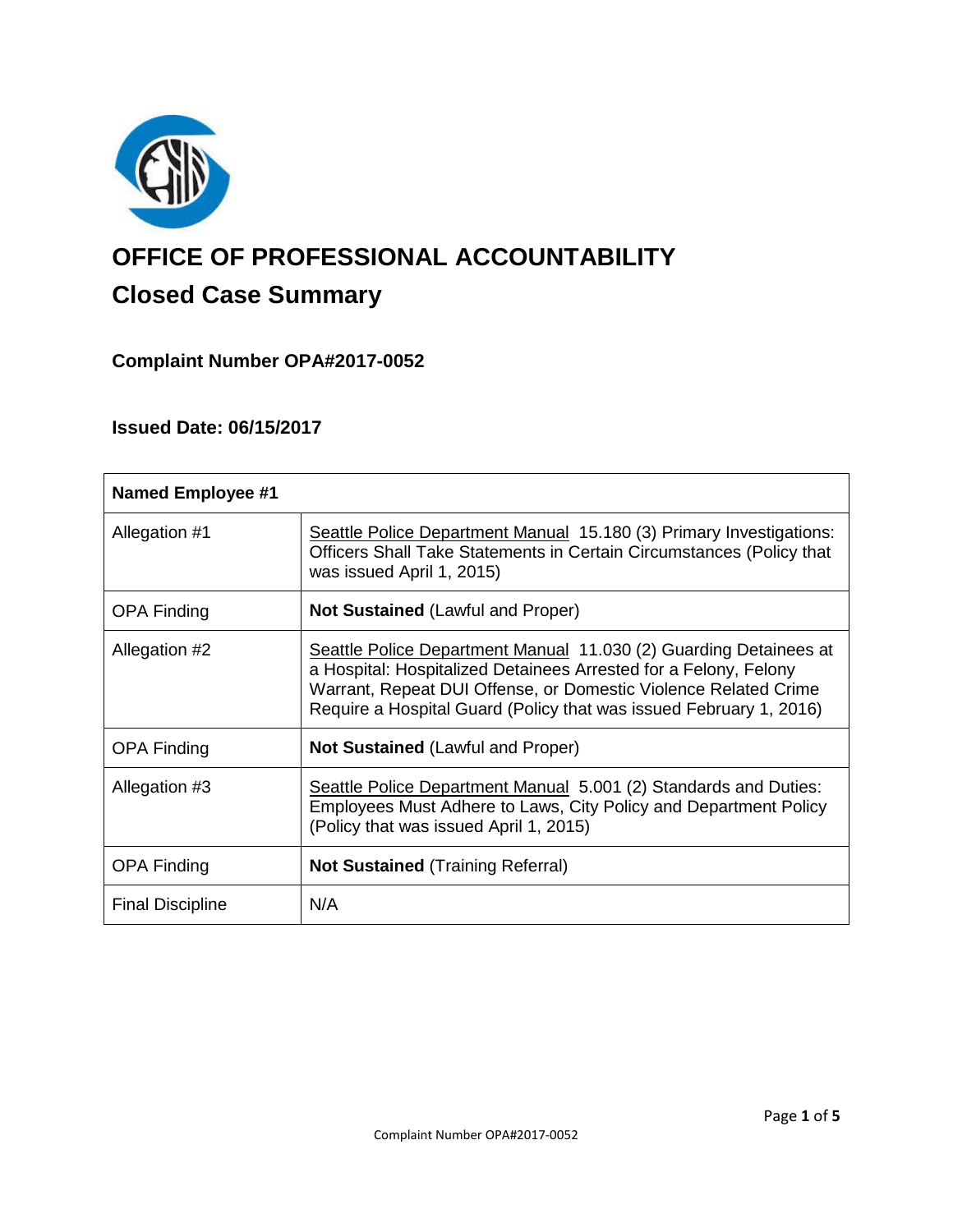| Named Employee #2       |                                                                                                                                                                                                 |
|-------------------------|-------------------------------------------------------------------------------------------------------------------------------------------------------------------------------------------------|
| Allegation #1           | Seattle Police Department Manual 15.180 (3) Primary Investigations:<br>Officers Shall Take Statements in Certain Circumstances (Policy that<br>was issued April 1, 2015)                        |
| <b>OPA Finding</b>      | <b>Not Sustained (Unfounded)</b>                                                                                                                                                                |
| Allegation #2           | Seattle Police Department Manual 5.001 (2) Standards and Duties:<br>Employees Must Adhere to Laws, City Policy and Department Policy<br>(Policy that was issued April 1, 2015)                  |
| <b>OPA Finding</b>      | <b>Not Sustained (Unfounded)</b>                                                                                                                                                                |
| Allegation #3           | Seattle Police Department Manual 15.180 (5) Primary Investigations:<br>Officers Shall Document all Primary Investigations on a General<br>Offense Report (Policy that was issued April 1, 2015) |
| <b>OPA Finding</b>      | <b>Not Sustained (Lawful and Proper)</b>                                                                                                                                                        |
| <b>Final Discipline</b> | N/A                                                                                                                                                                                             |

| Named Employee #3       |                                                                                                                                                                                                 |
|-------------------------|-------------------------------------------------------------------------------------------------------------------------------------------------------------------------------------------------|
| Allegation #1           | Seattle Police Department Manual 15.180 (3) Primary Investigations:<br>Officers Shall Take Statements in Certain Circumstances (Policy that<br>was issued April 1, 2015)                        |
| <b>OPA Finding</b>      | <b>Not Sustained (Unfounded)</b>                                                                                                                                                                |
| Allegation #2           | Seattle Police Department Manual 5.001 (2) Standards and Duties:<br>Employees Must Adhere to Laws, City Policy and Department Policy<br>(Policy that was issued April 1, 2015)                  |
| <b>OPA Finding</b>      | <b>Not Sustained (Unfounded)</b>                                                                                                                                                                |
| Allegation #3           | Seattle Police Department Manual 15.180 (5) Primary Investigations:<br>Officers Shall Document all Primary Investigations on a General<br>Offense Report (Policy that was issued April 1, 2015) |
| <b>OPA Finding</b>      | <b>Not Sustained (Unfounded)</b>                                                                                                                                                                |
| <b>Final Discipline</b> | N/A                                                                                                                                                                                             |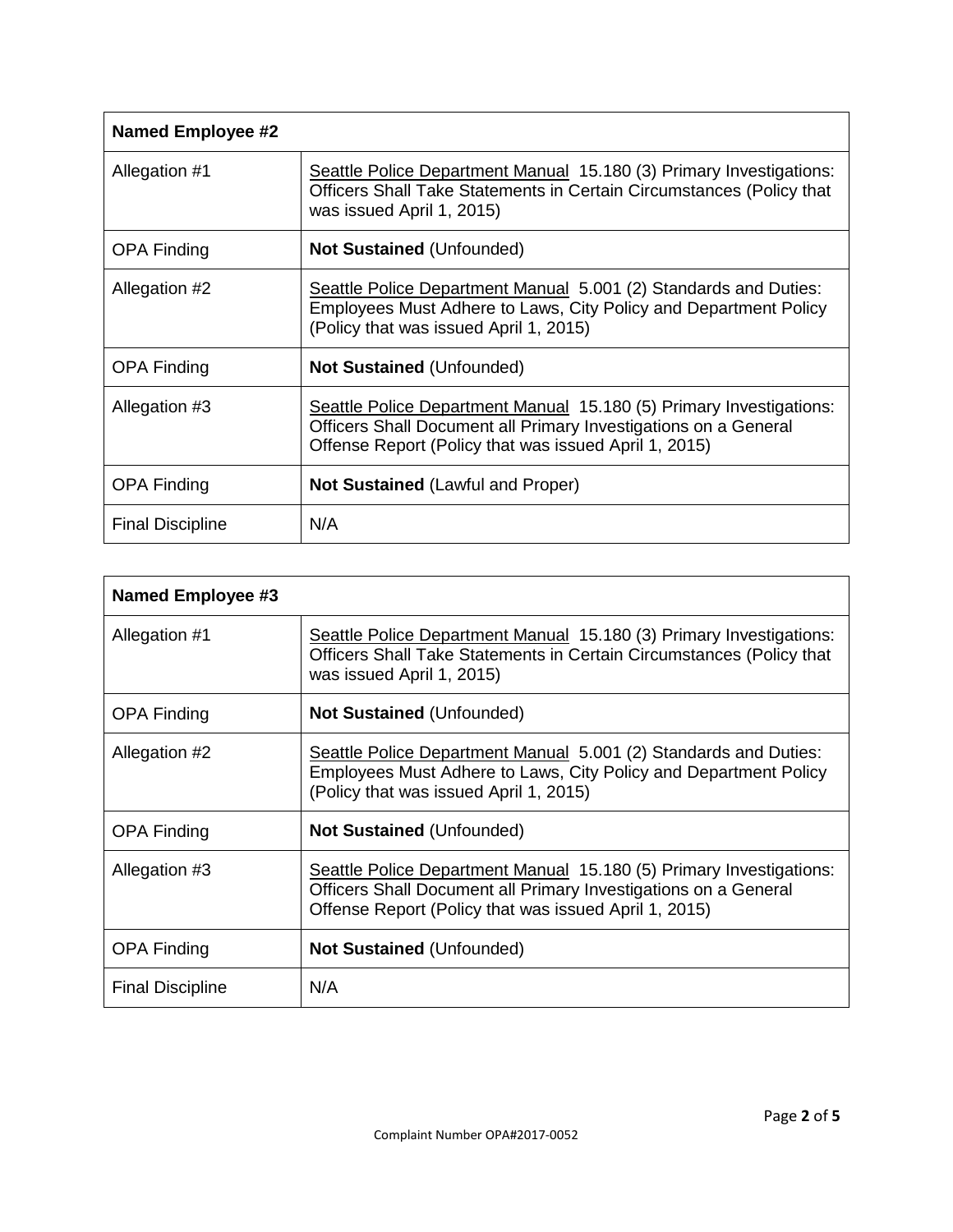## **INCIDENT SYNOPSIS**

The Named Employees responded to a Domestic Violence (DV) call.

## **COMPLAINT**

The complainant, the Force Review Board (FRB), identified potential policy violation in that the FRB could not determine why a Domestic Violence (DV) arrest was not made. OPA's intake revealed that the primary and secondary officers may have failed to conduct a complete and through investigation and did not document an arrest of the subject for DV. The Named Employee Supervisor did not catch this at screening and also failed to post a guard at the hospital per policy in DV cases.

## **INVESTIGATION**

The OPA investigation included the following actions:

- 1. Interview of the complainant
- 2. Search for and review of all relevant records and other evidence
- 3. Review of In-Car Videos
- 4. Interviews of SPD employees

## **ANALYSIS AND CONCLUSION**

The preponderance of the evidence from the OPA investigation showed that Named Employee #1 took a recorded statement from the suspect and handled it in a manner consistent with policy.

The preponderance of the evidence from the OPA investigations showed that Named Employee #1 handled the arrangements for guarding the suspect at the hospital in a manner consistent with policy. The guard was removed by someone else after Named Employee #1 went off shift and outside of his control.

The preponderance of the evidence from the OPA investigation showed that Named Employee #1 came to the judgment that the evidence was insufficient to form probable cause to arrest the suspect for Domestic Violence. While it appeared this judgment may have been in error, the evidence supported the conclusion it was made in good faith.

Named Employee #2 was a student officer who had never encountered a situation such as this before. She did not realize she was being designated as "primary" for this call until after she left the scene and the suspect had already been transported to the hospital. Named Employee #2 was handed the task of writing the General Offense Report without the benefit of actually doing the primary investigation. She should never have been given this task and did the best she could once the incident was assigned to her.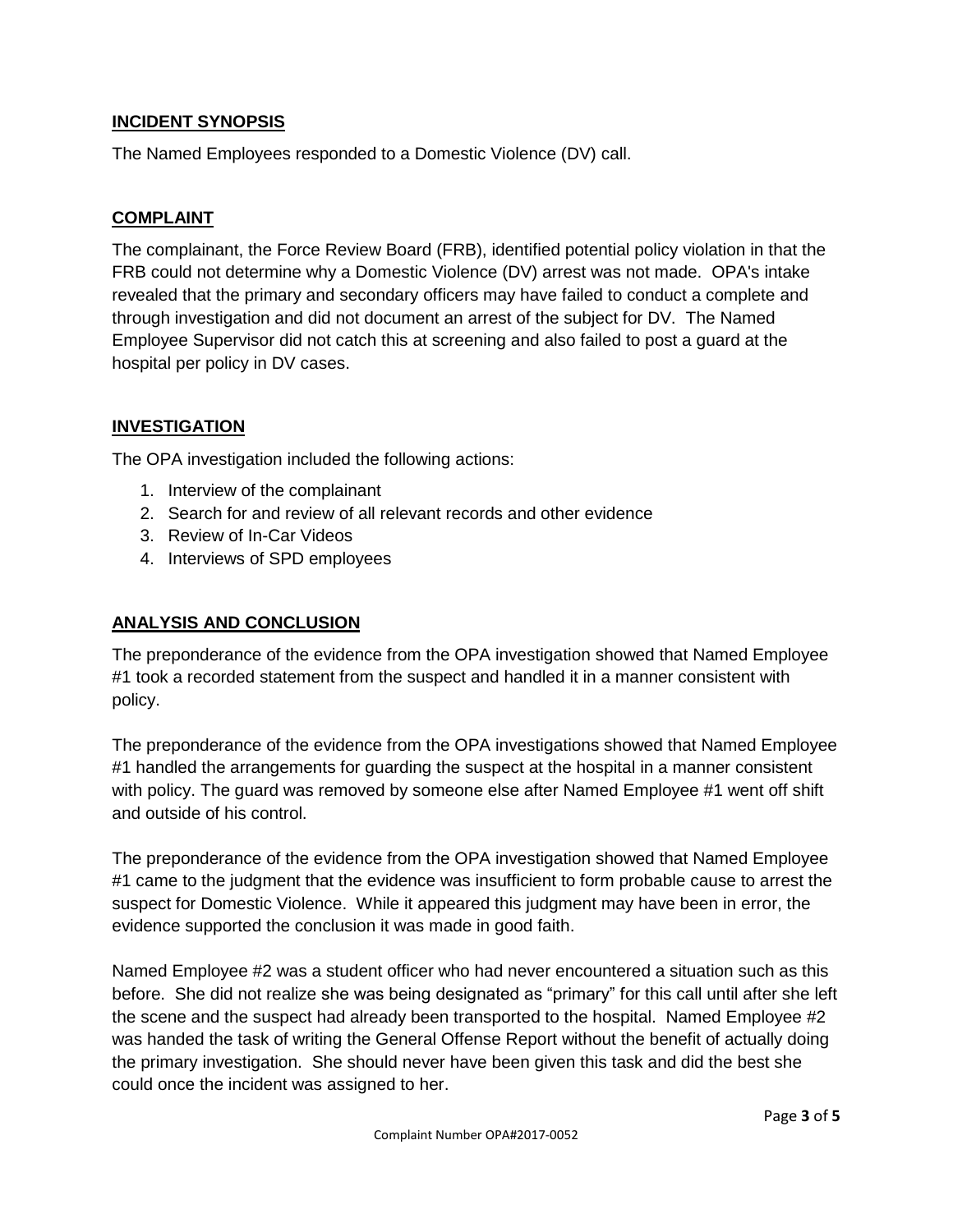Named Employee #2 was not responsible for the decision regarding whether or not to make an arrest in this DV case.

Named Employee #2 wrote the General Offense Report for this incident.

Named Employee #3 was not the primary officer and was not responsible for taking statements as part of this investigation.

Named Employee #3 was not the primary officer and was not responsible for the decision regarding whether or not to make an arrest in this DV case.

Named Employee #3 was not the primary officer and was not responsible for writing the General Offense Report for this incident.

## **FINDINGS**

## **Named Employee #1**

#### Allegation #1

A preponderance of the evidence showed that Named Employee #1 took a recorded statement from the suspect as required by policy. Therefore a finding of **Not Sustained** (Lawful and Proper) was issued for *Primary Investigations: Officers Shall Take Statements in Certain Circumstances.*

#### Allegation #2

A preponderance of the evidence showed that Named Employee #1 handled the arrangements for guarding the suspect at the hospital in a manner consistent with policy. Therefore a finding of **Not Sustained** (Lawful and Proper) was issued for *Guarding Detainees at a Hospital: Hospitalized Detainees Arrested for a Felony, Felony Warrant, Repeat DUI Offense, or Domestic Violence Related Crime Require a Hospital Guard.*

#### Allegation #3

The evidence showed that the Named Employee would benefit from additional training. Therefore a finding of **Not Sustained** (Training Referral) was issued for *Standards and Duties: Employees Must Adhere to Laws, City Policy and Department Policy.*

**Required Training:** Named Employee #1 should receive training and counseling from his supervisor regarding the importance of reviewing all the evidence and statements from a Domestic Violence investigation before determining whether or not there is probable cause to make a mandatory DV arrest.